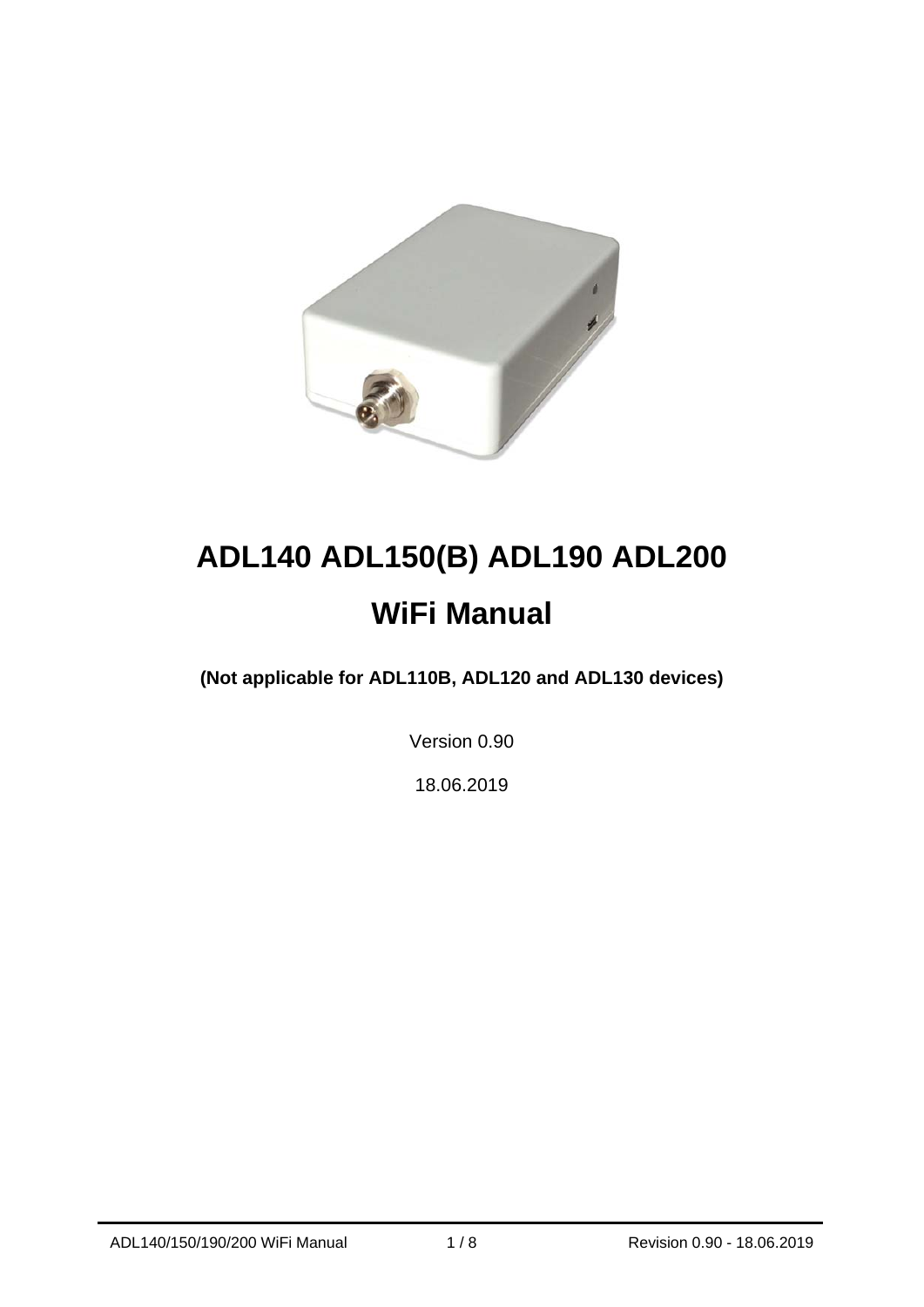# **1 Version History**

Version 0.90 published 18.06.2019

#### **2 General Description**

This manual applies to ADL140, ADL150(B), ADL190 and ADL200 devices only. Previous ADL110B, ADL120 and ADL130 devices use a different WiFi system.

# **3 WiFi Operation**

When powering up the ADL devices they start to operate as a WiFi access point with SSID "ADL Connect" and no password. Clients can then connect to this WiFi and communicate with the ADL device using the ADLConnect app.

Starting with firmware version 8.40 the ADL devices are capable of operating either as a WiFi access point or a WiFi client. **Please note no matter what you enter in the WiFi configuration for the first 90 seconds after the start of the ADL device it will always operate as a WiFi access point with SSID "ADL Connect".** This allows you to access the device in case something with the WiFi client configuration is wrong. You can then change this configuration and save it before the device even gets into the WiFi client mode.

# **4 WiFi Configuration**

The WiFi configuration can be access using the ADLConnect app. Once connected to an ADL device with firmware 8.40 or later go to the Config page of the app. There you will see the hardware configuration as follows:

| Iridium all GPS all<br>No SIM |                               | 13:43                       | 4100%<br>18.06.2019 11:43 UTC |
|-------------------------------|-------------------------------|-----------------------------|-------------------------------|
| <b>Expert Config</b>          |                               | <b>System Configuration</b> | <b>Load Sample Data</b>       |
|                               |                               |                             |                               |
| <b>RS232 GDL90</b>            | <b>Active (Default)</b>       | Inactive                    |                               |
| RS232 Baud Rate               | 9600 (D)<br>19200<br>38400    | 115200<br>57600             |                               |
| WiFi GDL90                    | <b>Active (Default)</b>       | Inactive                    |                               |
| WiFi Mode                     | <b>Access Point (Default)</b> | Client                      |                               |
| <b>WiFi SSID</b>              |                               |                             |                               |
| WiFi Password                 | WiFi Mode Client Only         |                             |                               |
| <b>WiFi Subnetmask</b>        |                               |                             |                               |
|                               | <b>Save and Reboot ADL</b>    | <b>Cancel Changes</b>       |                               |
|                               |                               |                             |                               |
| <b>System Status</b>          | Iridium:0 GPS:0               |                             |                               |
| <b>Current WiFi</b>           | <b>ADL Connect</b>            |                             |                               |
| App version                   | v8.41 16.06.2019              |                             |                               |
| <b>Device Firmware</b>        | v8.40 03.06.2019              |                             |                               |
| MOVING MAP                    | $\bigcirc$<br>$\mu$ METAR/TAF | DOWNLOAD                    | <b>O</b> CONFIG<br>MSG        |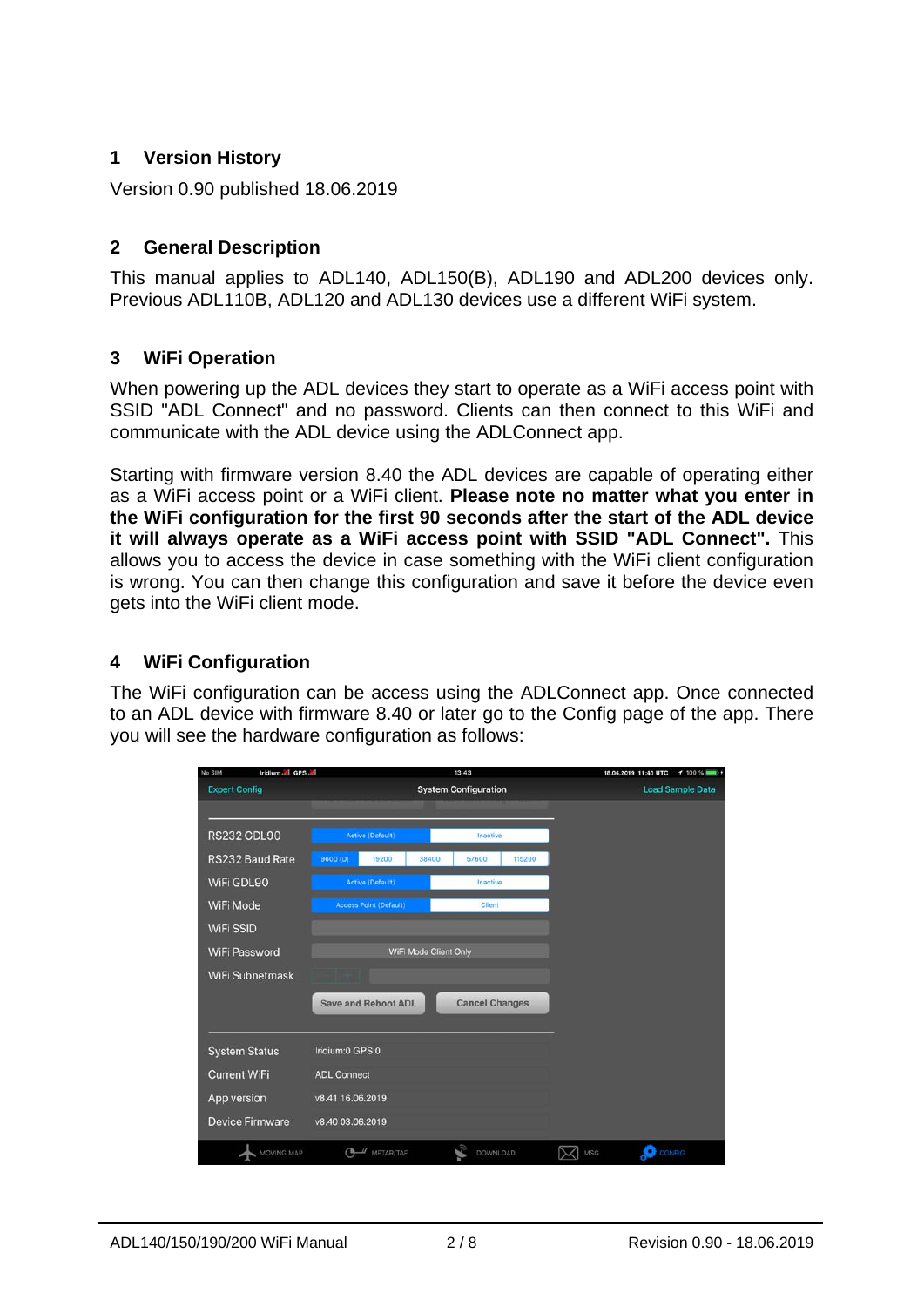The image above shows the default configuration. The device will run as a WiFi access point in a similar way than before using older firmware versions.

If you would like the ADL device to run as a client please follow the next steps:

### **4.1 Determine the WiFi SSID and subnet mask**

The easiest solution is to log into the WiFi with theiPad and then select the small "i" symbol next to the WiFi name. Then you can see the SSID (also known as the WiFi name9 and the subnet mask. Please write down those values and pay special attention to spaces in the SSID.

| No SIM ®                         |                                      | 13:44                      |                      | <b>1 100 % DOM: 1</b> |
|----------------------------------|--------------------------------------|----------------------------|----------------------|-----------------------|
|                                  | <b>Settings</b>                      | Wi-Fi                      | iPhone von Sebastian |                       |
|                                  | Apple ID, iCloud, iTunes & App Store |                            |                      |                       |
| Apple ID Suggestions             | 3<br>$\mathcal{S}$                   | <b>Forget This Network</b> |                      |                       |
| Finish Setting Up Your iPad      | o<br>b.                              | Auto-Join                  |                      |                       |
| Airplane Mode                    |                                      | <b>IPV4 ADDRESS</b>        |                      |                       |
| $\widehat{\mathcal{P}}$<br>Wi-Fi | iPhone von Sebastian                 | Configure IP               |                      | Automatic >           |
| 宋<br>Bluetooth                   | Off                                  | <b>IP Address</b>          |                      | 172.20.10.6           |
|                                  |                                      | Subnet Mask                |                      | 255.255.255.240       |
| Mobile Data                      | No SIM                               | Router                     |                      | 172.20.10.1           |
| Notifications                    |                                      | <b>Renew Lease</b>         |                      |                       |
| <b>Control Centre</b>            |                                      |                            |                      |                       |
| Do Not Disturb                   |                                      | <b>DNS</b>                 |                      |                       |
|                                  |                                      | Configure DNS              |                      | Automatic >           |
| $\mathbb{C}$<br>General          | Ω                                    | <b>HTTP PROXY</b>          |                      |                       |
| Display & Brightness<br>ΑA       |                                      | Configure Proxy            |                      | Off                   |
| 粥<br>Wallpaper                   |                                      |                            |                      |                       |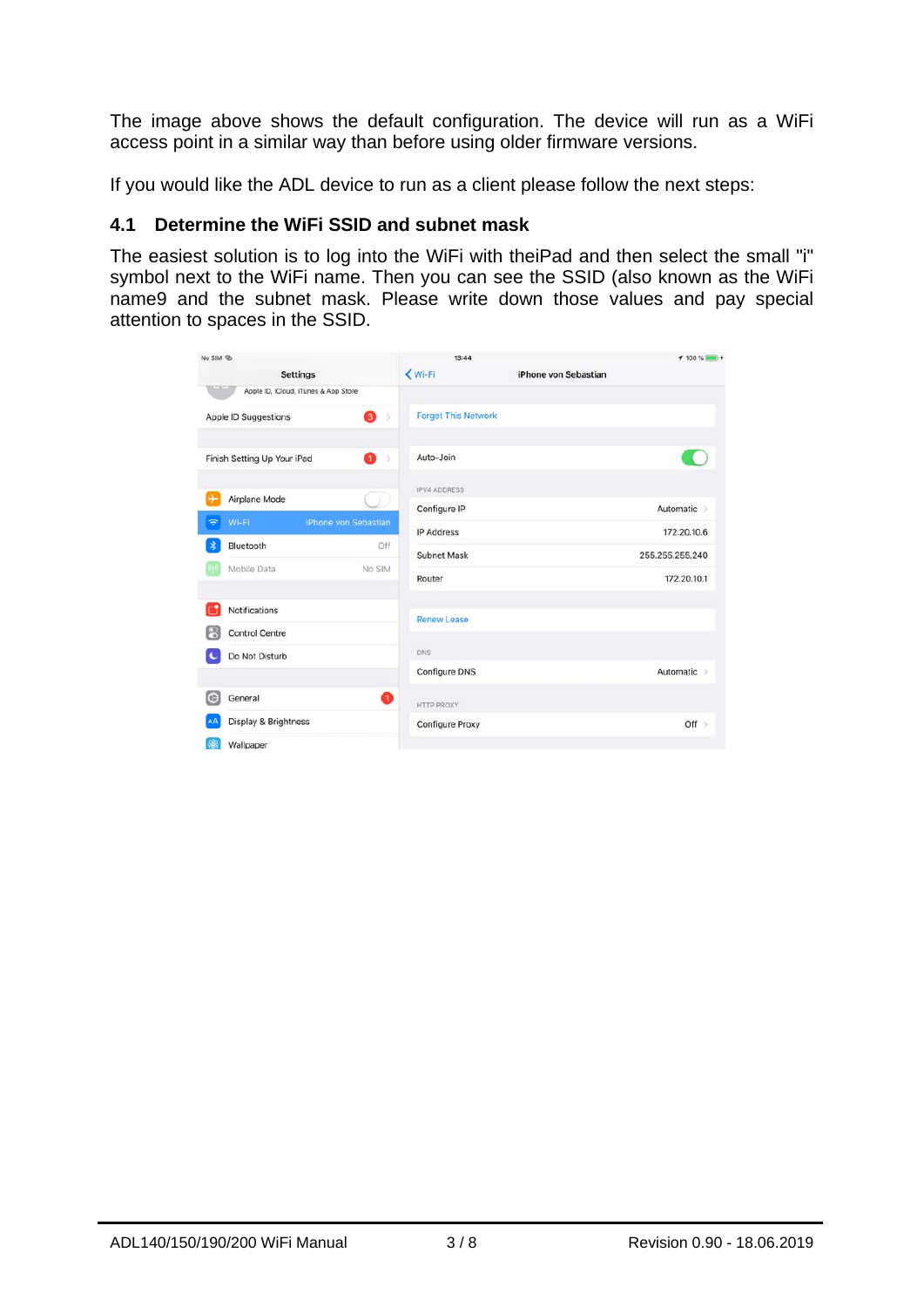# **4.2 Connect the iPad to the new WiFi**

Connect the iPad to the ADL Connect WiFi and start the ADLConnect app to make the changes.

| No SIM                               |                    | 13:42                                        | 100 % <b>IMM</b>           |
|--------------------------------------|--------------------|----------------------------------------------|----------------------------|
| <b>Settings</b>                      |                    | Wi-Fi                                        |                            |
| Apple ID, iCloud, iTunes & App Store |                    |                                              |                            |
| Apple ID Suggestions                 | 8 >                | Wi-Fi                                        | С.                         |
|                                      |                    | <b>ADL Connect</b><br>la Internet Connection | $\pm$ (i)                  |
| Finish Setting Up Your iPad          | Ω<br>$\geq$        | CHOOSE A NETWORK                             |                            |
|                                      |                    | AliceimWlan                                  | $a \in (i)$                |
| ⊬<br>Airplane Mode                   |                    | DIRECT-11-HP OfficeJet Pro 8710              | $A \in (i)$                |
| $\tilde{\mathcal{P}}$<br>Wi-Fi       | <b>ADL Connect</b> | KabelBox-4264                                | $a \in (i)$                |
| Bluetooth                            | Off                | Okraschote                                   | $a \in (i)$                |
| Mobile Data                          | No SIM             | SchulleRockLan                               | $\bullet \in (i)$          |
|                                      |                    | tuxnetz                                      | $\bullet \in (i)$          |
| Notifications                        |                    | Vodafone Homespot                            | $\widehat{\mathbf{r}}$ (i) |
| R<br><b>Control Centre</b>           |                    | Vodafone Hotspot                             | $\widehat{\bullet}$ (i)    |
| Do Not Disturb                       |                    | Vodafone-16AC                                | $a \in (i)$                |
|                                      |                    | Vodafone-E024                                | $\mathbf{a} \in (i)$       |
| $\omega$<br>General                  | Q                  | <b>WLAN-345645</b>                           | $a \in (i)$                |
| Display & Brightness                 |                    | WLAN-3456455                                 | $\bullet \in (i)$          |
| Wallpaper                            |                    | WI AN HODTEVI I                              | $\Omega = \Omega$          |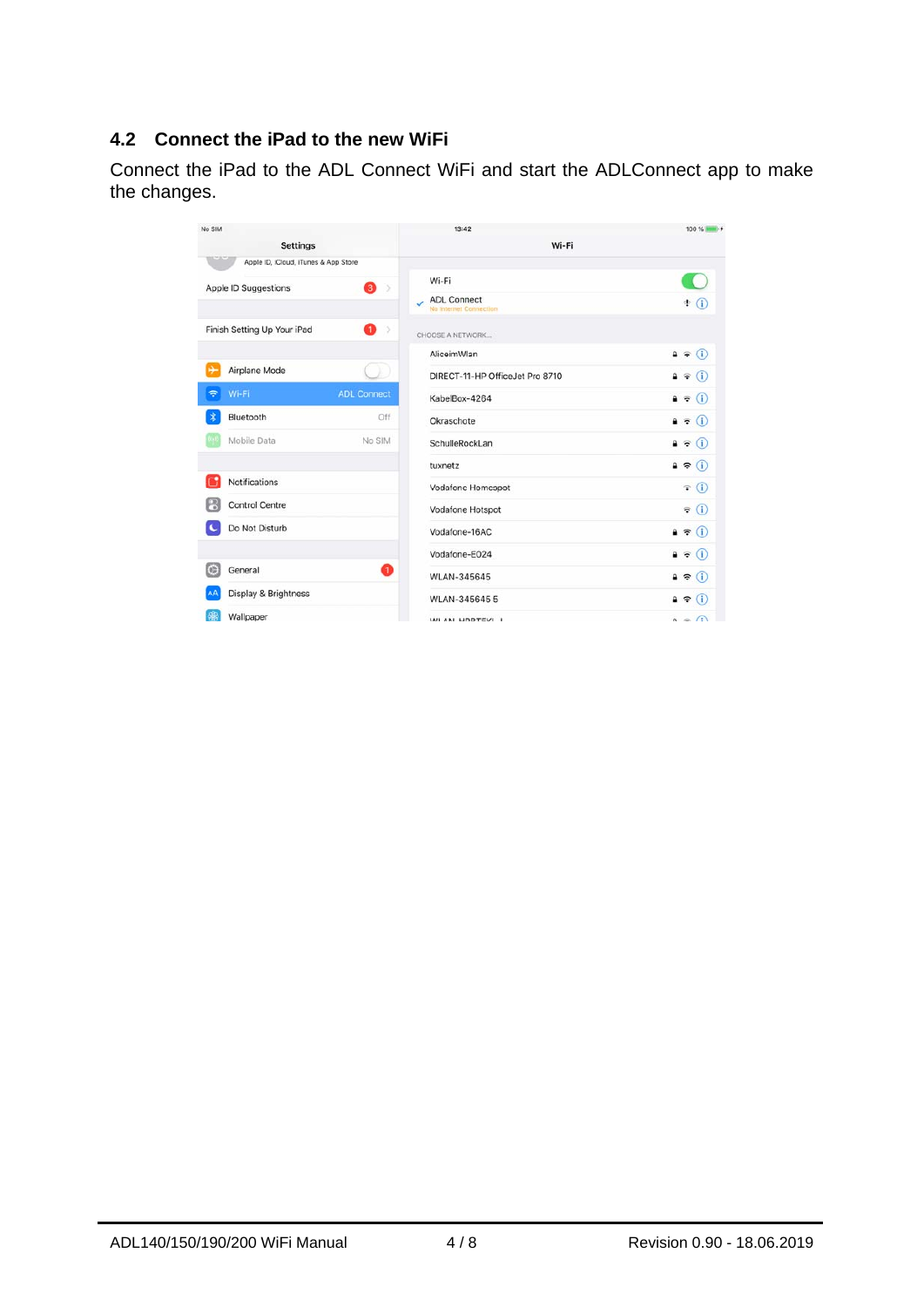#### **4.3 Configure the ADL device**

Make the configuration as follows. Select WiFi Mode "Client". Enter the SSID of the target network. Enter the password for this network. Empty password means no password required. Enter the subnet mask with the - and + buttons. Pay special attention to get this setting right. The most common setting will be 255.255.255.0 Finally you can press "Save and Reboot ADL" to save the changes and reboot the ADL device.

| Iridium all GPS<br>No SIM |                               | 13:46                       | $4100$ %<br>18.06.2019 11:46 UTC |
|---------------------------|-------------------------------|-----------------------------|----------------------------------|
| <b>Expert Config</b>      |                               | <b>System Configuration</b> | <b>Load Sample Data</b>          |
| <b>RS232 GDL90</b>        | <b>Active (Default)</b>       | Inactive                    |                                  |
| RS232 Baud Rate           | 9600 (D)<br>19200             | 38400<br>115200<br>57600    |                                  |
| WiFi GDL90                | <b>Active (Default)</b>       | Inactive                    |                                  |
| WiFi Mode                 | <b>Access Point (Default)</b> | Client                      |                                  |
| WiFi SSID                 | iPhone von Sebastian          |                             |                                  |
| <b>WiFi Password</b>      |                               |                             |                                  |
| WiFi Subnetmask           | 255.255.255.240               |                             |                                  |
|                           | <b>Save and Reboot ADL</b>    | <b>Cancel Changes</b>       |                                  |
| <b>System Status</b>      | Iridium:0 GPS:1               |                             |                                  |
| <b>Current WiFi</b>       | <b>ADL Connect</b>            |                             |                                  |
| App version               | v8.41 16.06.2019              |                             |                                  |
| <b>Device Firmware</b>    | v8.40 03.06.2019              |                             |                                  |
| <b>IMEI</b>               | 300234064905150               |                             |                                  |
| MOVING MAP                | CA METAR/TAF                  | DOWNLOAD                    | <b>CONFIG</b><br>MSG             |

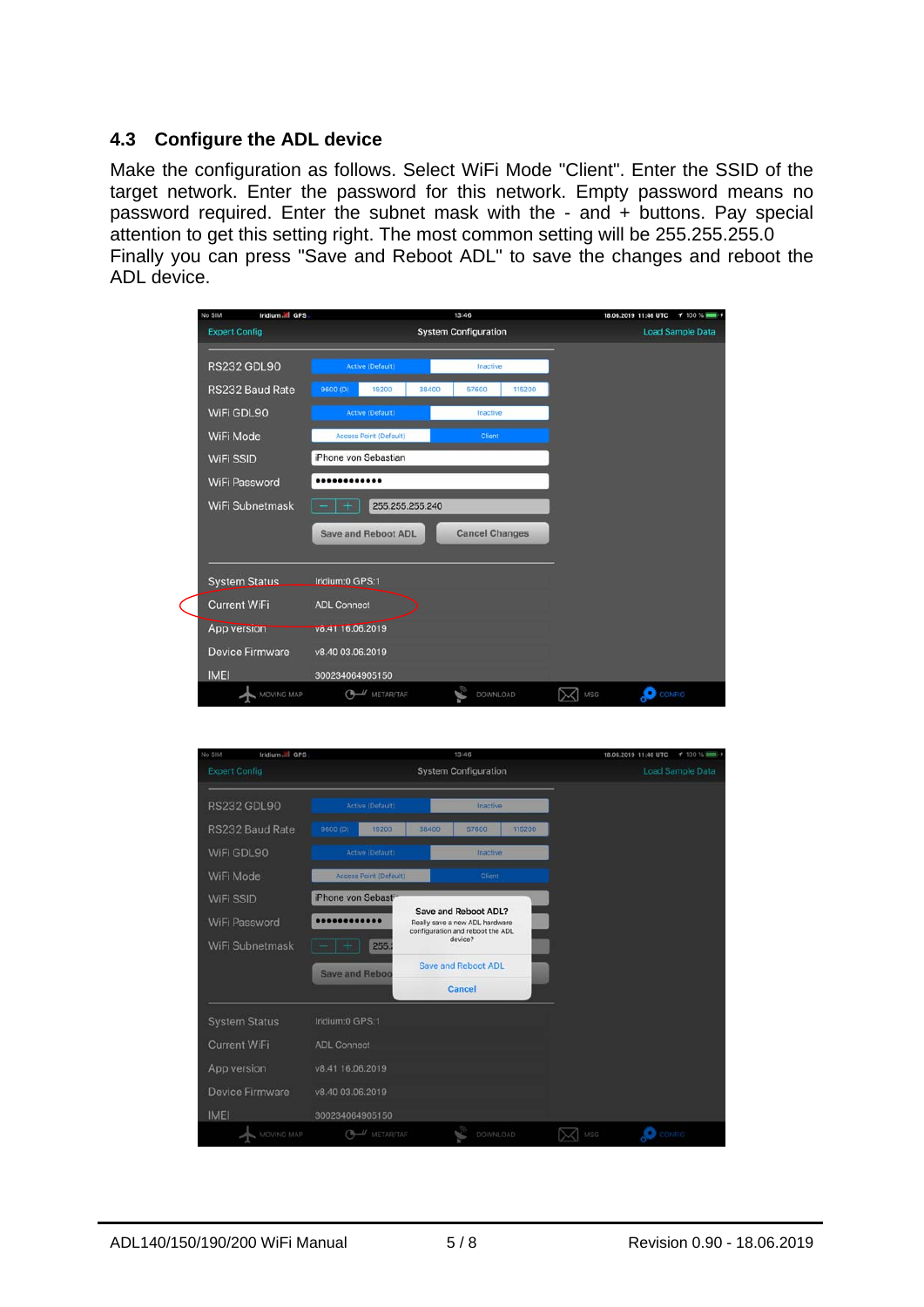#### **4.4 Rebooting the ADL device**

The ADL device should reboot. In some rare cases it might be necessary to perform a hard reboot by interrupting the power supply shortly.

#### **4.5 Connect the iPad to the new WiFi**

Connect the iPad to the target WiFi, enter the ADL Connect app and wait until a connection with the ADL device is established. This will take at least 90 seconds as the ADL device will first boot up the ADL Connect WiFi for 90 seconds.

| No SIM ®                         |                                      | 13:48                                                                                                                           | 100 % <b>IMMI</b>          |  |
|----------------------------------|--------------------------------------|---------------------------------------------------------------------------------------------------------------------------------|----------------------------|--|
| <b>Settings</b>                  |                                      | Wi-Fi                                                                                                                           |                            |  |
|                                  | Apple ID, iCloud, iTunes & App Store |                                                                                                                                 |                            |  |
| Apple ID Suggestions             | 3<br>- 5                             | Wi-Fi                                                                                                                           |                            |  |
|                                  |                                      | v iPhone von Sebastian                                                                                                          | $a \otimes (i)$            |  |
| Finish Setting Up Your iPad      | O<br>- 3                             | CHOOSE A NETWORK                                                                                                                |                            |  |
| Airplane Mode                    |                                      | DIRECT-11-HP OfficeJet Pro 8710                                                                                                 | $\bullet \in (i)$          |  |
| $\widehat{\mathcal{P}}$<br>Wi-Fi | iPhone von Sebastian                 | tuxnetz                                                                                                                         | $\mathbf{a} \in (i)$       |  |
|                                  |                                      | Vodafone Hotspot                                                                                                                | $\widehat{\mathbf{v}}$ (i) |  |
| Bluetooth                        | Off                                  | WIFI-Repeater                                                                                                                   | $\mathbf{a} \in (i)$       |  |
| Mobile Data                      | No SIM                               | WLAN-345645                                                                                                                     | $\bullet \in (i)$          |  |
| Notifications                    |                                      | WLAN-345645 5                                                                                                                   | $a \in (i)$                |  |
| <b>Control Centre</b>            |                                      | WLAN-HPBT5KI J                                                                                                                  | $a \in (i)$                |  |
|                                  |                                      | Other                                                                                                                           |                            |  |
| Do Not Disturb                   |                                      |                                                                                                                                 |                            |  |
| ω<br>General                     | Ω                                    | Ask to Join Networks                                                                                                            |                            |  |
| Display & Brightness             |                                      | Known networks will be joined automatically. If no known networks are available, you will have<br>to manually select a network. |                            |  |
|                                  |                                      |                                                                                                                                 |                            |  |
| Wallpaper                        |                                      |                                                                                                                                 |                            |  |

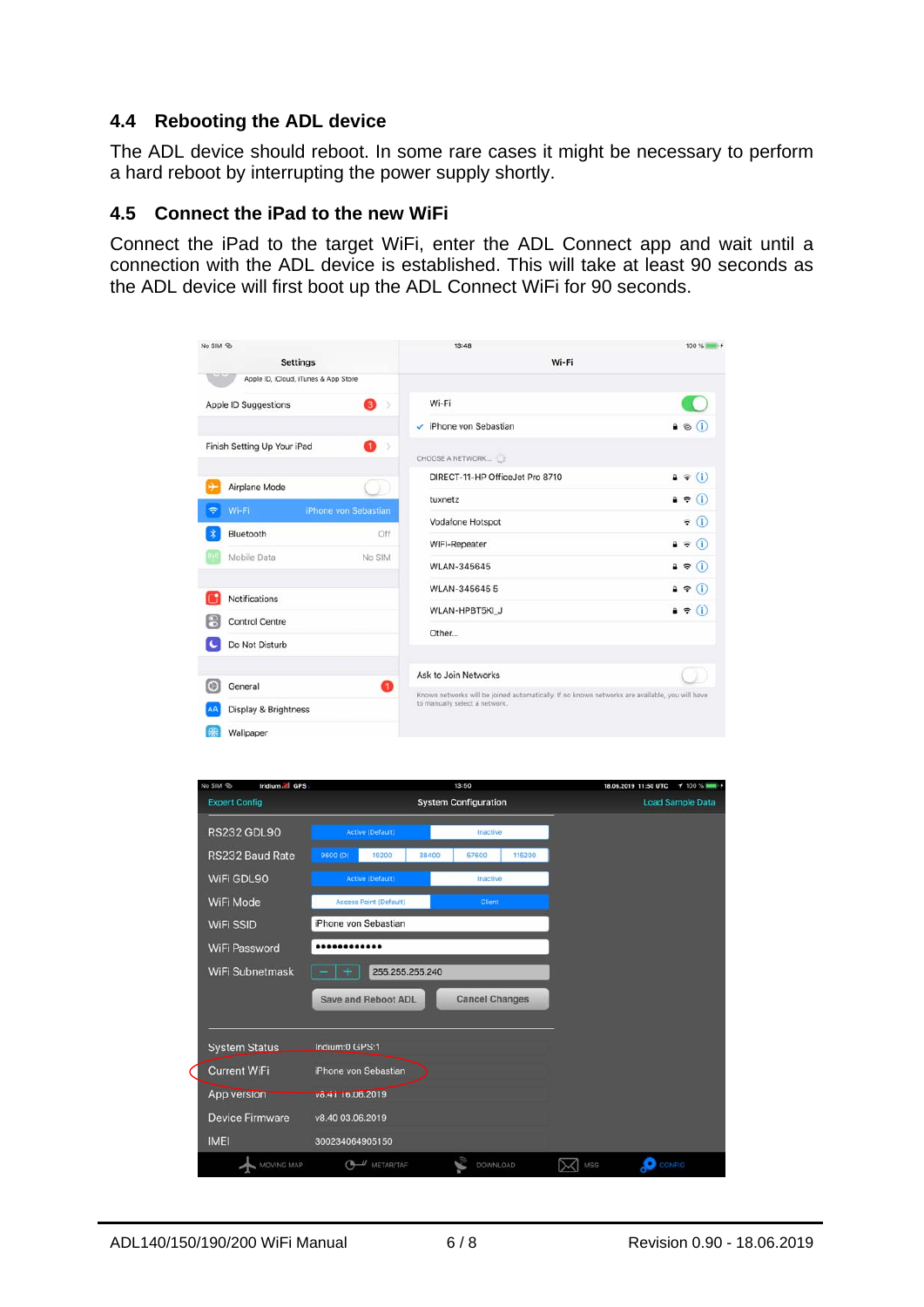# **4.6 Recovery procedure**

If anything goes wrong you can hard reset the ADL device with the power supply and then you have 90 seconds to log in to the "ADL Connect" WiFi and change the settings.

### **4.7 Continuous use**

The WiFi setting will be saved and on each new start the 90 second mechanism will repeat and then the ADL device will try to connect as a client to the configured WiFi.